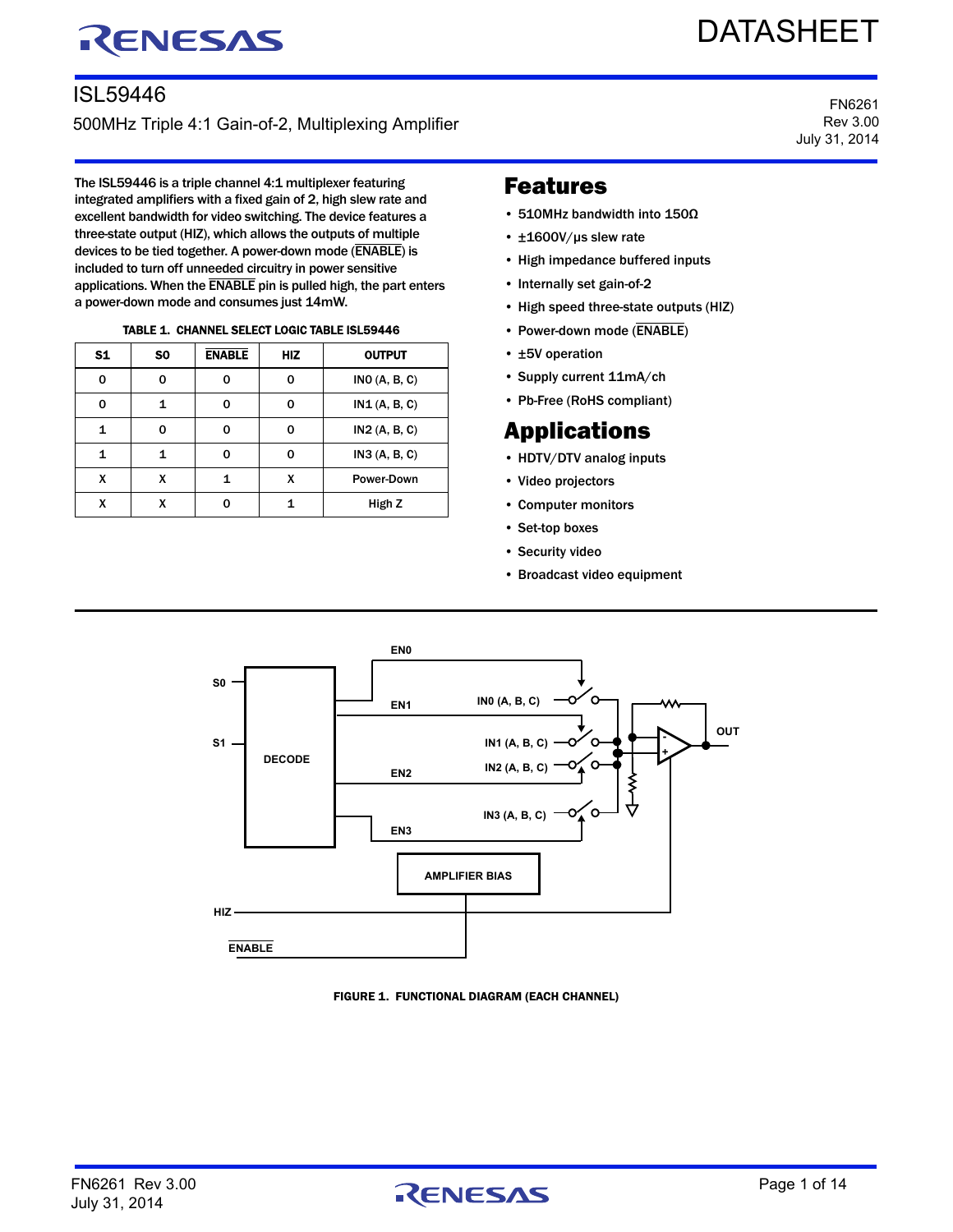### Ordering Information **Pin Configuration**

| <b>PART NUMBER</b><br>(Notes 2.3) | <b>PART</b><br><b>MARKING</b> | <b>TEMP RANGE</b><br>(°C) | <b>PACKAGE</b><br>(Pb-Free) | PKG.<br><b>DWG.#</b> |
|-----------------------------------|-------------------------------|---------------------------|-----------------------------|----------------------|
| <b>ISL59446IRZ</b>                | 59446 IRZ                     | $-40$ to $+85$            | 32 Ld OFN                   | L32.5x6A             |
| ISL59446IRZ-T7<br>(Note 1)        | 59446 IRZ                     | $-40$ to $+85$            | 32 Ld OFN                   | L32.5x6A             |

NOTES:

- <span id="page-1-2"></span>1. Please refer to **[TB347](http://www.intersil.com/data/tb/tb347.pdf)** for details on reel specifications.
- <span id="page-1-0"></span>2. These Intersil Pb-free plastic packaged products employ special Pb-free material sets, molding compounds/die attach materials, and 100% matte tin plate plus anneal (e3 termination finish, which is RoHS compliant and compatible with both SnPb and Pb-free soldering operations). Intersil Pb-free products are MSL classified at Pb-free peak reflow temperatures that meet or exceed the Pb-free requirements of IPC/JEDEC J STD-020.
- <span id="page-1-1"></span>3. For Moisture Sensitivity Level (MSL), please see device information page for **ISL59446**. For more information on MSL please see tech brief [TB363](http://www.intersil.com/data/tb/tb363.pdf).



**THERMAL PAD INTERNALLY CONNECTED TO V-. PAD MUST BE TIED TO V-**

**NIC = NO INTERNAL CONNECTION**

| <b>ISL59446</b><br>(32 LD QFN) | <b>PIN NAME</b>   | <b>EQUIVALENT</b><br><b>CIRCUIT</b> | <b>DESCRIPTION</b>                                                                                 |
|--------------------------------|-------------------|-------------------------------------|----------------------------------------------------------------------------------------------------|
| $\mathbf{1}$                   | IN1A              | Circuit 1                           | Channel 1 input for output amplifier "A"                                                           |
| 2, 4, 8, 13, 15, 24,<br>28, 30 | <b>NIC</b>        |                                     | Not Internally Connected; it is recommended these pins be tied to ground to minimize<br>crosstalk. |
| 3                              | IN1B              | Circuit 1                           | Channel 1 input for output amplifier "B"                                                           |
| 5                              | IN <sub>1</sub> C | Circuit 1                           | Channel 1 input for output amplifier "C"                                                           |
| 6                              | <b>GNDB</b>       | Circuit 4                           | Ground pin for output amplifier "B"                                                                |
| $\overline{7}$                 | IN <sub>2</sub> A | Circuit 1                           | Channel 2 input for output amplifier "A"                                                           |
| 9                              | IN <sub>2</sub> B | Circuit 1                           | Channel 2 input for output amplifier "B"                                                           |
| 10                             | IN <sub>2</sub> C | Circuit 1                           | Channel 2 input for output amplifier "C"                                                           |
| 11                             | <b>GNDC</b>       | Circuit 4                           | Ground pin for output amplifier "C"                                                                |
| 12                             | IN <sub>3</sub> A | Circuit 1                           | Channel 3 input for output amplifier "A"                                                           |
| 14                             | IN3B              | Circuit 1                           | Channel 3 input for output amplifier "B"                                                           |
| 16                             | IN <sub>3</sub> C | Circuit 1                           | Channel 3 input for output amplifier "C"                                                           |
| 17                             | S <sub>1</sub>    | Circuit 2                           | Channel selection pin. MSB (binary logic code)                                                     |
| 18                             | S <sub>0</sub>    | Circuit 2                           | Channel selection pin. LSB (binary logic code)                                                     |
| 19                             | <b>OUTC</b>       | Circuit 3                           | Output of amplifier "C"                                                                            |
| 20                             | <b>OUTB</b>       | Circuit 3                           | Output of amplifier "B"                                                                            |
| 21                             | V-                | Circuit 4                           | Negative power supply                                                                              |
| 22                             | <b>OUTA</b>       | Circuit 3                           | Output of amplifier "A"                                                                            |
| 23                             | $V +$             | Circuit 4                           | Positive power supply                                                                              |

### <span id="page-1-3"></span>Pin Descriptions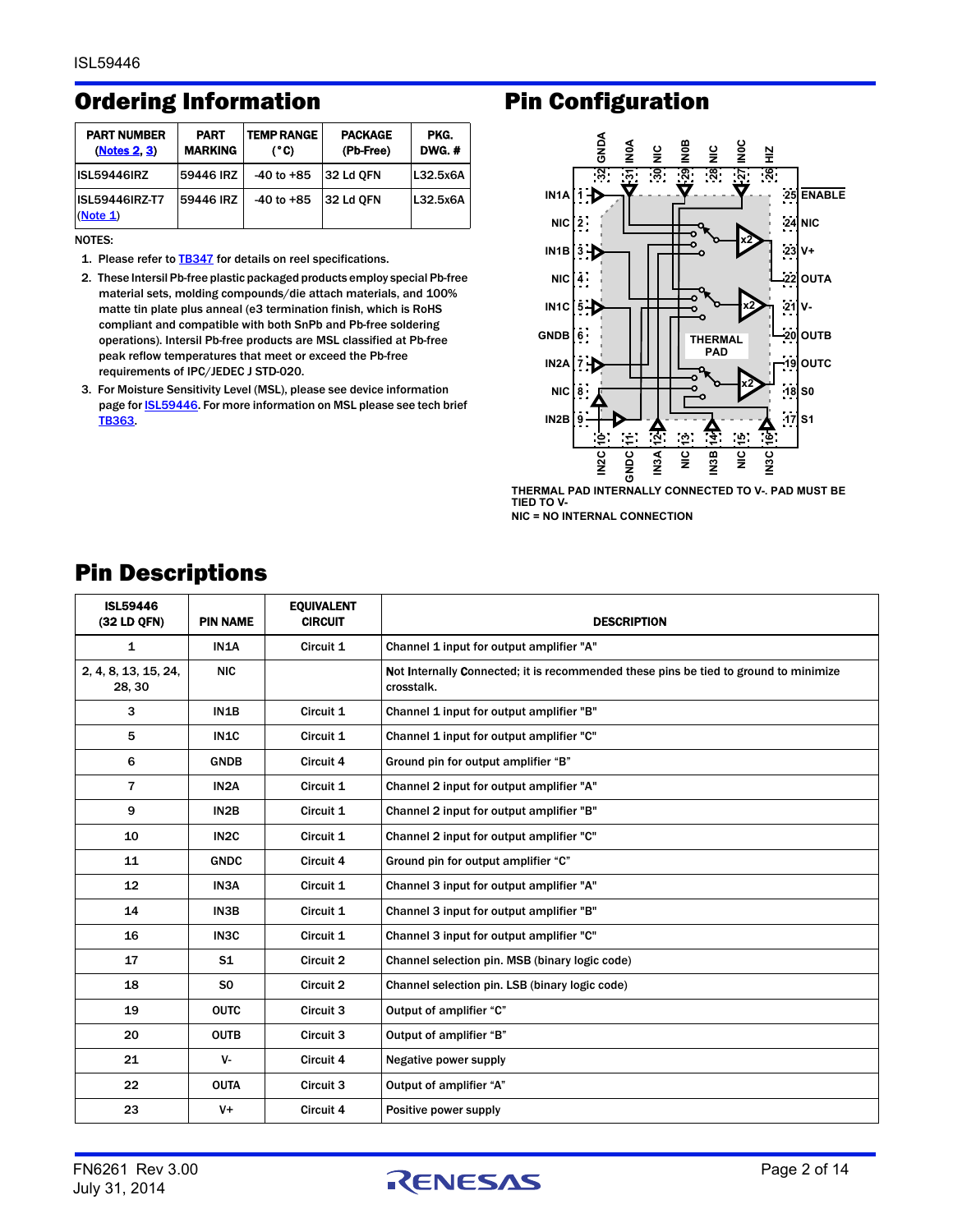### Pin Descriptions (Continued)

| <b>ISL59446</b><br>(32 LD QFN) | <b>PIN NAME</b> | <b>EQUIVALENT</b><br><b>CIRCUIT</b> | <b>DESCRIPTION</b>                                                                                                                                                                                                                                                                       |
|--------------------------------|-----------------|-------------------------------------|------------------------------------------------------------------------------------------------------------------------------------------------------------------------------------------------------------------------------------------------------------------------------------------|
| 25                             | <b>ENABLE</b>   | Circuit 2                           | Device enable (active low). Internal pull-down resistor ensures device is active with no<br>connection to this pin. A logic High puts device into power-down mode and only the logic<br>circuitry is active. Logic states are preserved post power-down.                                 |
| 26                             | <b>HIZ</b>      | Circuit 2                           | Output disable (active high). Internal pull-down resistor ensures the device will be active with no<br>connection to this pin. A logic high, puts the outputs in a high impedance state. Use this state<br>to control logic when more than one MUX-amp share the same video output line. |
| 27                             | <b>INOC</b>     | Circuit 1                           | Channel 0 for output amplifier "C"                                                                                                                                                                                                                                                       |
| 29                             | <b>INOB</b>     | Circuit 1                           | Channel 0 for output amplifier "B"                                                                                                                                                                                                                                                       |
| 31                             | <b>INOA</b>     | Circuit 1                           | Channel 0 for output amplifier "A"                                                                                                                                                                                                                                                       |
| 32                             | <b>GNDA</b>     | Circuit 4                           | Ground pin for output amplifier "A"                                                                                                                                                                                                                                                      |











**V+**



**CIRCUIT 4**



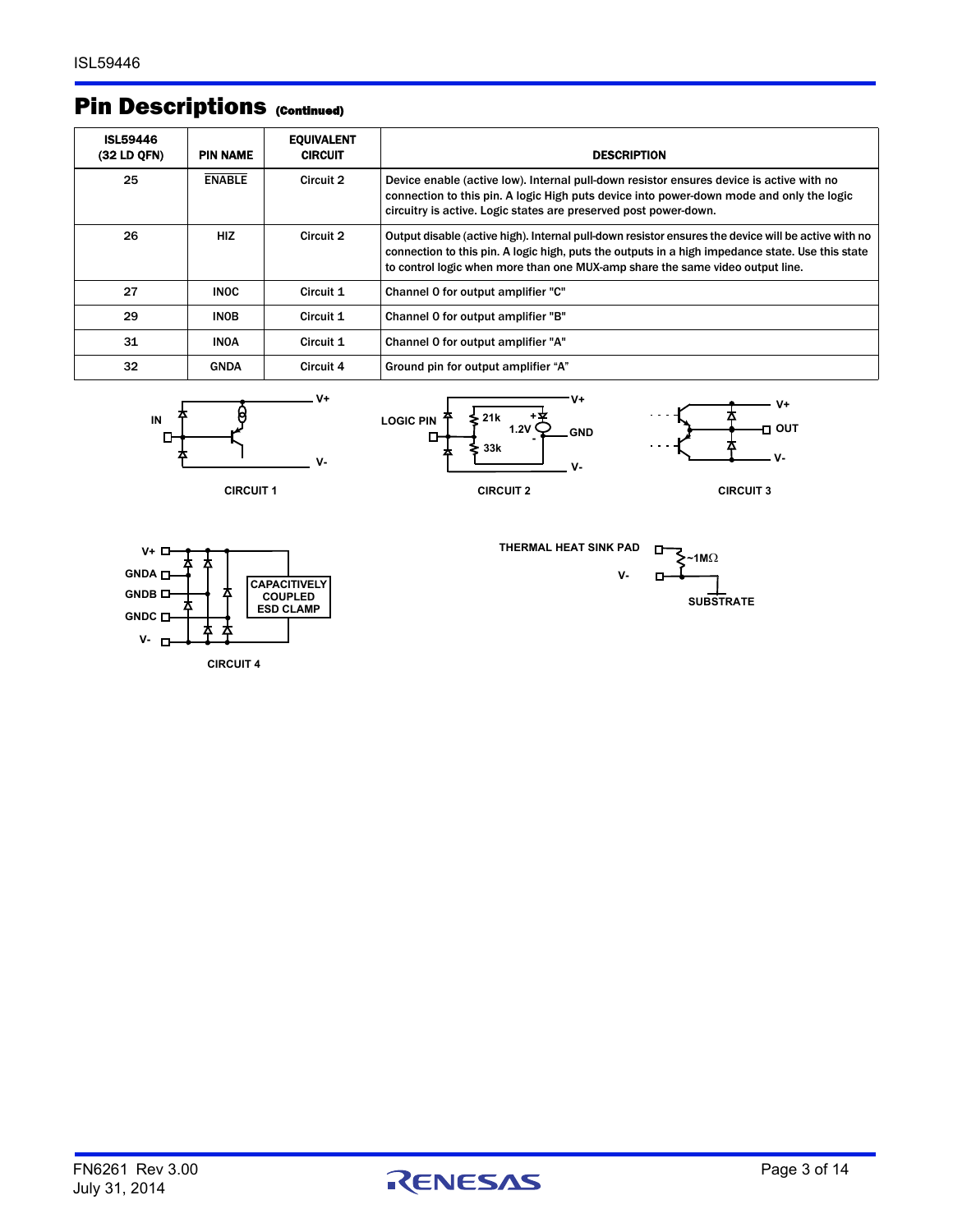#### Absolute Maximum Ratings  $(T_A = +25^\circ C)$  Thermal Information

| <b>ESD Rating</b>                                     |  |
|-------------------------------------------------------|--|
| Human Body Model (Per MIL-STD-883 Method 3015.7)2500V |  |
|                                                       |  |
|                                                       |  |

| Thermal Resistance (Typical)                                                   | $\theta_{IA}$ (°C/W) $\theta_{IC}$ (°C/W) |    |
|--------------------------------------------------------------------------------|-------------------------------------------|----|
| 32 Ld QFN Package (Notes 5, 6)  43                                             |                                           | 10 |
|                                                                                |                                           |    |
|                                                                                |                                           |    |
| Operating Junction Temperature $\dots\dots\dots\dots\dots\dots40$ °C to +125°C |                                           |    |
|                                                                                |                                           |    |
|                                                                                |                                           |    |
|                                                                                |                                           |    |

*CAUTION: Do not operate at or near the maximum ratings listed for extended periods of time. Exposure to such conditions may adversely impact product reliability and result in failures not covered by warranty.*

#### NOTES:

- <span id="page-3-0"></span>4. If an input signal is applied before the supplies are powered up, the input current must be limited to these maximum values.
- <span id="page-3-1"></span>5.  $\theta_{JA}$  is measured in free air with the component mounted on a high effective thermal conductivity test board with "direct attach" features. See Tech Brief [TB379](http://www.intersil.com/data/tb/tb379.pdf).

<span id="page-3-2"></span>6. For  $\theta_{\text{JC}}$ , the "case temp" location is the center of the exposed metal pad on the package underside.

| <b>PARAMETER</b>         | <b>DESCRIPTION</b>                        | <b>TEST CONDITIONS</b>                                                                  | <b>MIN</b><br>(Note 7) | <b>TYP</b>     | <b>MAX</b><br>(Note 7) | <b>UNIT</b>  |
|--------------------------|-------------------------------------------|-----------------------------------------------------------------------------------------|------------------------|----------------|------------------------|--------------|
| <b>GENERAL</b>           |                                           |                                                                                         |                        |                |                        |              |
| +I <sub>S</sub> Enabled  | <b>Enabled Supply Current</b>             | No load, $V_{IN} = OV$ , Enable Low                                                     | 40                     | 44             | 50                     | mA           |
| -I <sub>S</sub> Enabled  | <b>Enabled Supply Current</b>             | No load, $V_{IN} = OV$ , Enable Low                                                     | -46                    | $-41$          | $-37$                  | mA           |
| +I <sub>S</sub> Disabled | <b>Disabled Supply Current</b>            | No load, $V_{IN}$ = 0V, Enable High                                                     | 3                      | 3.4            | 4                      | mA           |
| -I <sub>S</sub> Disabled | <b>Disabled Supply Current</b>            | No load, $V_{IN}$ = 0V, Enable High                                                     | -40                    | -6             |                        | μA           |
| $V_{OUT}$                | <b>Positive and Negative Output Swing</b> | $V_{IN}$ = ±2.5V; R <sub>L</sub> = 500 $\Omega$                                         | ±3.8                   | ±4.0           | ±4.2                   | V            |
| $I_{OUT}$                | <b>Output Current</b>                     | $V_{IN}$ = 0.825V R <sub>L</sub> = 10 $\Omega$                                          | ±80                    | ±135           | ±180                   | mA           |
| $v_{OS}$                 | <b>Output Offset Voltage</b>              |                                                                                         | $-40$                  | 0              | +40                    | m٧           |
| Ib                       | <b>Input Bias Current</b>                 | $V_{IN} = OV$                                                                           | $-4$                   | $-2$           | $-1$                   | μA           |
| $R_{OUT}$                | <b>HIZ Output Resistance</b>              | HIZ = Logic High                                                                        | 700                    | 900            | 1150                   | Ω            |
| $R_{OUT}$                | <b>Enabled Output Resistance</b>          | HIZ = Logic Low                                                                         |                        | 0.2            |                        | Ω            |
| $R_{IN}$                 | <b>Input Resistance</b>                   | $V_{IN}$ = $\pm$ 1.75V                                                                  |                        | 10             |                        | $M\Omega$    |
| $A_{CL}$ or $A_V$        | <b>Voltage Gain</b>                       | $R_L = 500\Omega$                                                                       | 1.94                   | 1.99           | 2.04                   | V/V          |
| <b>LOGIC</b>             |                                           |                                                                                         |                        |                |                        |              |
| V <sub>IH</sub>          | Input High Voltage (Logic Inputs)         |                                                                                         |                        | $\overline{2}$ |                        | V            |
| $V_{IL}$                 | Input Low Voltage (Logic Inputs)          |                                                                                         |                        | 0.8            |                        | $\mathsf{v}$ |
| ŀщ                       | Input High Current (Logic Inputs)         | $V_H = 5V$                                                                              | 200                    | 260            | 320                    | μA           |
| 址                        | Input Low Current (Logic Inputs)          | $V_L = 0V$                                                                              | -4                     | $-2$           | $-1$                   | μA           |
| <b>AC GENERAL</b>        |                                           |                                                                                         |                        |                |                        |              |
| <b>PSRR</b>              | <b>Power Supply Rejection Ratio</b>       | DC, PSRR V+ and V- combined<br>$V_{\text{OUT}} = 0$ dBm                                 | 45                     | 53             |                        | dB           |
| <b>Xtalk</b>             | <b>Channel-to-Channel Crosstalk</b>       | f = 10MHz, ChX-Ch Y-Talk<br>$V_{1N} = 1V_{P-P}$ ; C <sub>L</sub> = 1.1pF                |                        | 74             |                        | dB           |
| Off-ISO                  | <b>Off-State Isolation</b>                | f = 10MHz, Ch-Ch Off Isolation<br>$V_{IN}$ = 1V <sub>P-P</sub> ; C <sub>L</sub> = 1.1pF |                        | 76             |                        | dВ           |
| dG                       | <b>Differential Gain Error</b>            | NTC-7, $R_L = 150$ , $C_L = 1.1pF$                                                      |                        | 0.008          |                        | $\%$         |

<span id="page-3-3"></span>**Electrical Specifications**  $V_+ = +5V$ ,  $V_-= -5V$ , GND = 0V,  $T_A = +25^\circ$ C,  $V_{\text{OUT}} = \pm 2V_{\text{P-P}}$  and  $R_L = 500\Omega$  to GND,  $C_L = 0$ pF, unless otherwise specified.

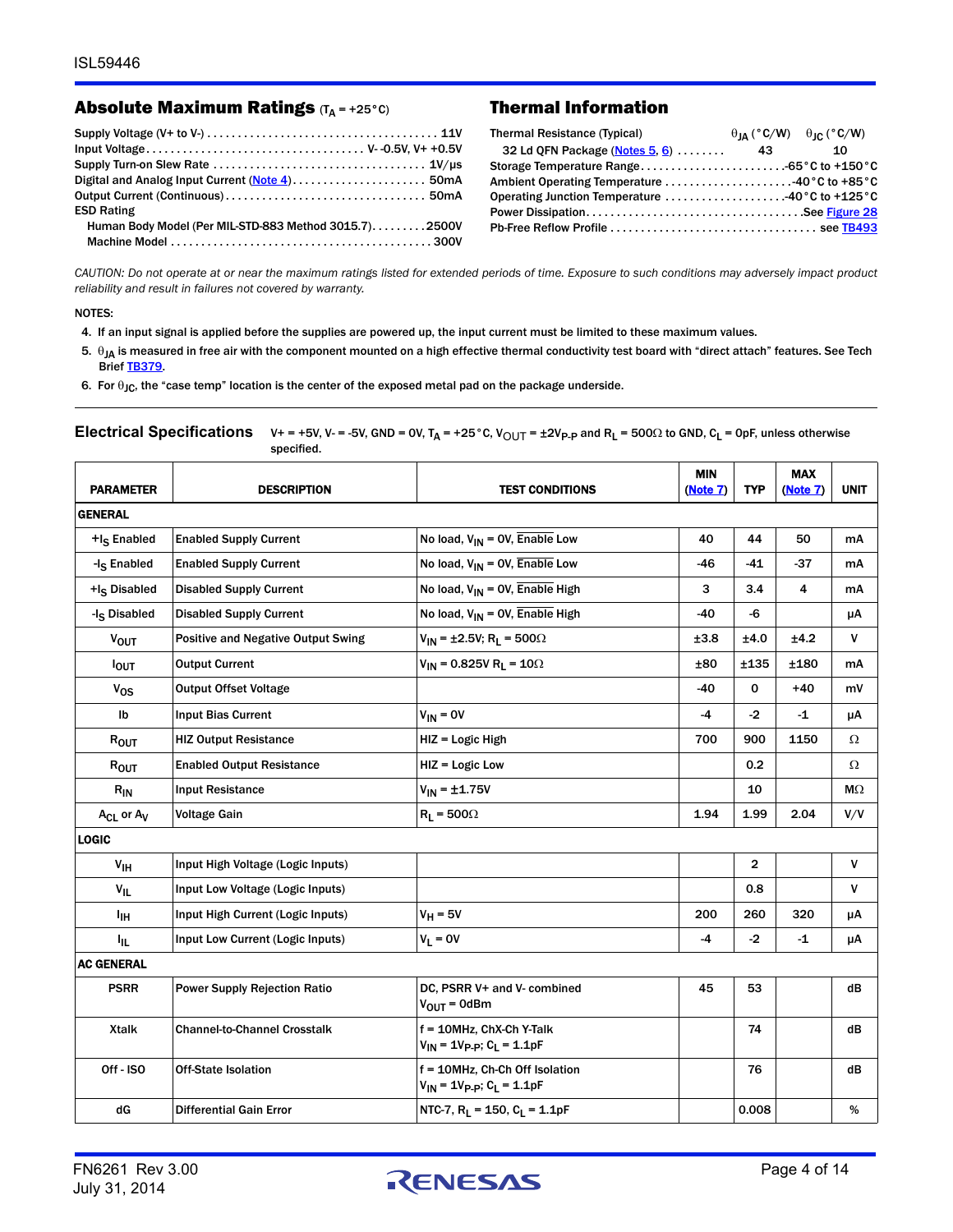#### **Electrical Specifications**  $V_+ = +5V$ ,  $V_0 = -5V$ , GND = 0V,  $T_A = +25^\circ$ C,  $V_{\text{OUT}} = \pm 2V_{\text{P-P}}$  and  $R_L = 500\Omega$  to GND,  $C_L = 0$ pF, unless otherwise specified. (Continued)

| <b>PARAMETER</b>          | <b>DESCRIPTION</b>                                  | <b>TEST CONDITIONS</b>                                                                        | <b>MIN</b><br>(Note 7) | <b>TYP</b> | <b>MAX</b><br>(Note 7) | <b>UNIT</b>        |
|---------------------------|-----------------------------------------------------|-----------------------------------------------------------------------------------------------|------------------------|------------|------------------------|--------------------|
| dP                        | <b>Differential Phase Error</b>                     | NTC-7, R <sub>L</sub> = 150, C <sub>L</sub> = 1.1pF                                           |                        | 0.01       |                        |                    |
| <b>BW</b>                 | Small Signal -3dB Bandwidth                         | $V_{\text{OUT}} = 0.2V_{\text{P-P}}$ ; R <sub>L</sub> = 500 $\Omega$ , C <sub>L</sub> = 1.1pF |                        | 620        |                        | <b>MHz</b>         |
|                           |                                                     | $V_{\text{OUT}} = 0.2V_{\text{P-P}}$ ; R <sub>L</sub> = 150 $\Omega$ , C <sub>L</sub> = 2.1pF |                        | 530        |                        | <b>MHz</b>         |
|                           | Large Signal -3dB Bandwidth                         | $V_{\text{OUT}} = 2V_{\text{P-P}}$ ; R <sub>L</sub> = 500 $\Omega$ , C <sub>L</sub> = 1.1pF   |                        | 280        |                        | <b>MHz</b>         |
|                           |                                                     | $V_{\text{OUT}} = 2V_{\text{P-P}}$ ; R <sub>L</sub> = 150 $\Omega$ , C <sub>L</sub> = 1.1pF   |                        | 260        |                        | <b>MHz</b>         |
| <b>FBW</b>                | 0.1dB Bandwidth                                     | $V_{\text{OUT}} = 2V_{\text{P-P}}$ ; R <sub>1</sub> = 500 $\Omega$ , C <sub>1</sub> = 1.1pF   |                        | 160        |                        | MHz                |
|                           |                                                     | $V_{\text{OUT}} = 2V_{\text{P-P}}$ ; R <sub>L</sub> = 150 $\Omega$ , C <sub>L</sub> = 1.1pF   |                        | 50         |                        | <b>MHz</b>         |
| <b>SR</b>                 | <b>Slew Rate</b>                                    | 25% to 75%, $R_L$ = 150 $\Omega$ , Input Enabled,<br>$C_L = 2.1pF$                            |                        | 1600       |                        | $V/\mu s$          |
| <b>TRANSIENT RESPONSE</b> |                                                     |                                                                                               |                        |            |                        |                    |
| tr. tf                    | Large Signal Rise, Fall Times, tr, tf,              | $V_{\text{OUT}}$ = 2V <sub>P-P</sub> ; R <sub>L</sub> = 500 $\Omega$ , C <sub>L</sub> = 1.1pF |                        | 1.2        |                        | ns                 |
| Large Signal              | 10% - 90%                                           | $V_{\text{OUT}} = 2V_{\text{P-P}}$ ; R <sub>L</sub> = 150 $\Omega$ , C <sub>L</sub> = 2.1pF   |                        | 1.3        |                        | ns                 |
| tr. tf.                   | Small Signal Rise, Fall Times, tr, tf,<br>10% - 90% | $V_{\text{OUT}} = 0.2V_{\text{P-P}}$ ; R <sub>L</sub> = 500 $\Omega$ , C <sub>L</sub> = 1.1pF |                        | 0.7        |                        | ns                 |
| <b>Small Signal</b>       |                                                     | $V_{\text{OUT}} = 0.2V_{\text{P-P}}$ ; R <sub>L</sub> = 150 $\Omega$ , C <sub>L</sub> = 2.1pF |                        | 0.9        |                        | ns                 |
| ts 0.1%                   | Settling Time to 0.1%                               | $V_{OIII}$ = 2V <sub>P-P</sub> ; R <sub>I</sub> = 500Ω, C <sub>I</sub> = 1.1pF                |                        | 7.2        |                        | ns                 |
|                           |                                                     | $V_{\text{OUT}} = 2V_{\text{P-P}}$ ; R <sub>L</sub> = 150 $\Omega$ , C <sub>L</sub> = 2.1pF   |                        | 8.2        |                        | ns                 |
| ts 1%                     | Settling Time to 1%                                 | $V_{\text{OUT}} = 2V_{\text{P-P}}$ ; R <sub>1</sub> = 500 $\Omega$ , C <sub>1</sub> = 1.1pF   |                        | 4          |                        | ns                 |
|                           |                                                     | $V_{\text{OUT}} = 2V_{\text{P-P}}$ ; R <sub>L</sub> = 150 $\Omega$ , C <sub>L</sub> = 2.1pF   |                        | 4.3        |                        | ns                 |
| SWITCHING CHARACTERISTICS |                                                     |                                                                                               |                        |            |                        |                    |
| <b>VGLITCH</b>            | <b>Channel - to- Channel Switching Glitch</b>       | $V_{IN}$ = 0V, R <sub>L</sub> = 500 $\Omega$ ; C <sub>L</sub> = 1.1pF                         |                        | 90         |                        | mV <sub>P-P</sub>  |
|                           |                                                     | $V_{IN}$ = 0V, R <sub>L</sub> = 150 $\Omega$ ; C <sub>L</sub> = 2.1pF                         |                        | 15         |                        | mV <sub>P-P</sub>  |
|                           | <b>Enable Switching Glitch</b>                      | $V_{IN}$ = 0V, R <sub>L</sub> = 500 $\Omega$ ; C <sub>L</sub> = 1.1pF                         |                        | 1.8        |                        | $V_{P-P}$          |
|                           |                                                     | $V_{IN}$ = 0V, R <sub>L</sub> = 150 $\Omega$ ; C <sub>L</sub> = 2.1pF                         |                        | 1.35       |                        | $V_{\mathsf{P-P}}$ |
|                           | <b>HIZ Switching Glitch</b>                         | $V_{IN}$ = 0V, R <sub>L</sub> = 500 $\Omega$ ; C <sub>L</sub> = 1.1pF                         |                        | 340        |                        | mV <sub>P-P</sub>  |
|                           |                                                     | $V_{IN}$ = 0V, R <sub>1</sub> = 150 $\Omega$ ; C <sub>1</sub> = 2.1pF                         |                        | 340        |                        | mV <sub>P-P</sub>  |
| t <sub>SW-L-H</sub>       | <b>Channel Switching Time Low to High</b>           | 1.2V logic threshold to 10% movement of analog<br>output                                      |                        | 24         |                        | ns                 |
| t <sub>SW-H-L</sub>       | <b>Channel Switching Time High to Low</b>           | 1.2V logic threshold to 10% movement of analog<br>output                                      |                        | 24         |                        | ns                 |
| tpd                       | <b>Propagation Delay</b>                            | 10% to 10%                                                                                    |                        | 0.55       |                        | ns                 |

NOTE:

<span id="page-4-0"></span>7. Compliance to datasheet limits is assured by one or more methods: production test, characterization and/or design.

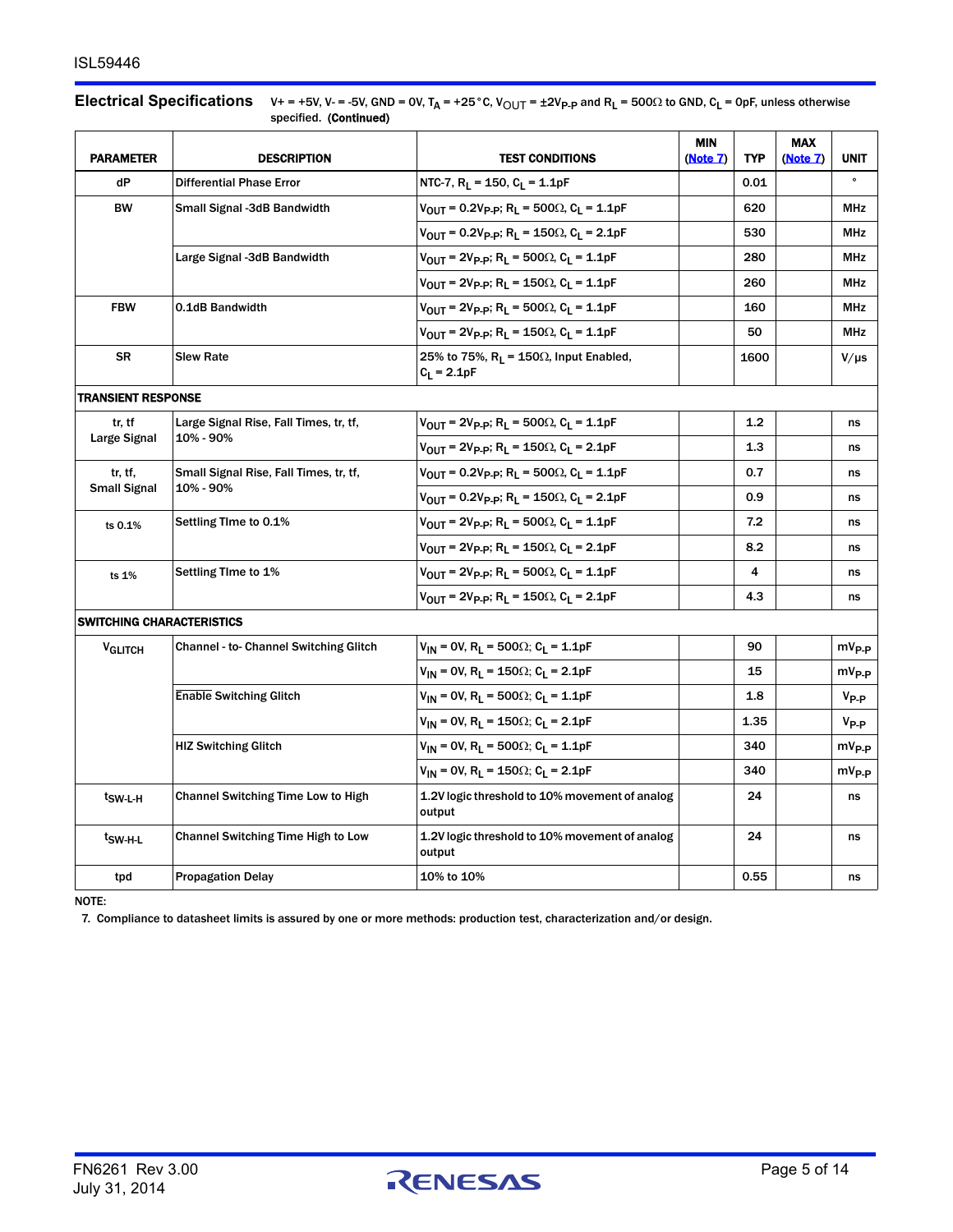## **Typical Performance Curves**  $v_s = \pm 5V$ ,  $R_L = 500 \Omega$  to GND,  $T_A = +25$ °C, unless otherwise specified.



<span id="page-5-0"></span>FIGURE 2. SMALL SIGNAL GAIN vs FREQUENCY vs C<sub>L</sub> INTO  $500\Omega$ LOAD



FIGURE 4. LARGE SIGNAL GAIN vs FREQUENCY vs C<sub>L</sub> INTO  $500\Omega$ LOAD





FIGURE 3. SMALL SIGNAL GAIN vs FREQUENCY vs C<sub>L</sub> INTO  $\mathbf{150}\Omega$ LOAD



FIGURE 5. LARGE SIGNAL GAIN vs FREQUENCY vs  $C_L$  INTO 150 $\Omega$ LOAD



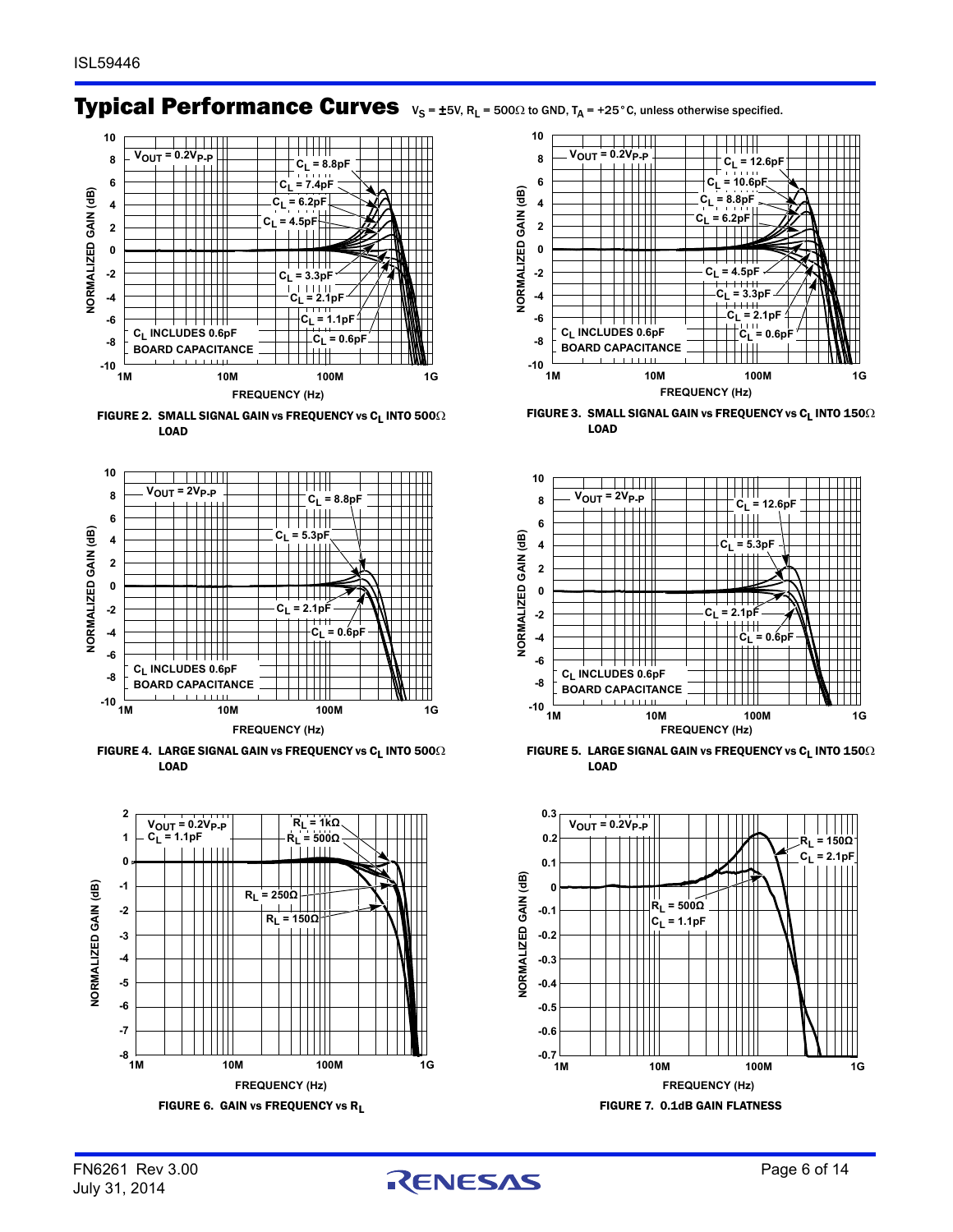## **Typical Performance Curves**  $v_s = \pm 5V$ ,  $R_L = 500 \Omega$  to GND,  $T_A = +25^\circ$ C, unless otherwise specified. (Continued)











<span id="page-6-0"></span>





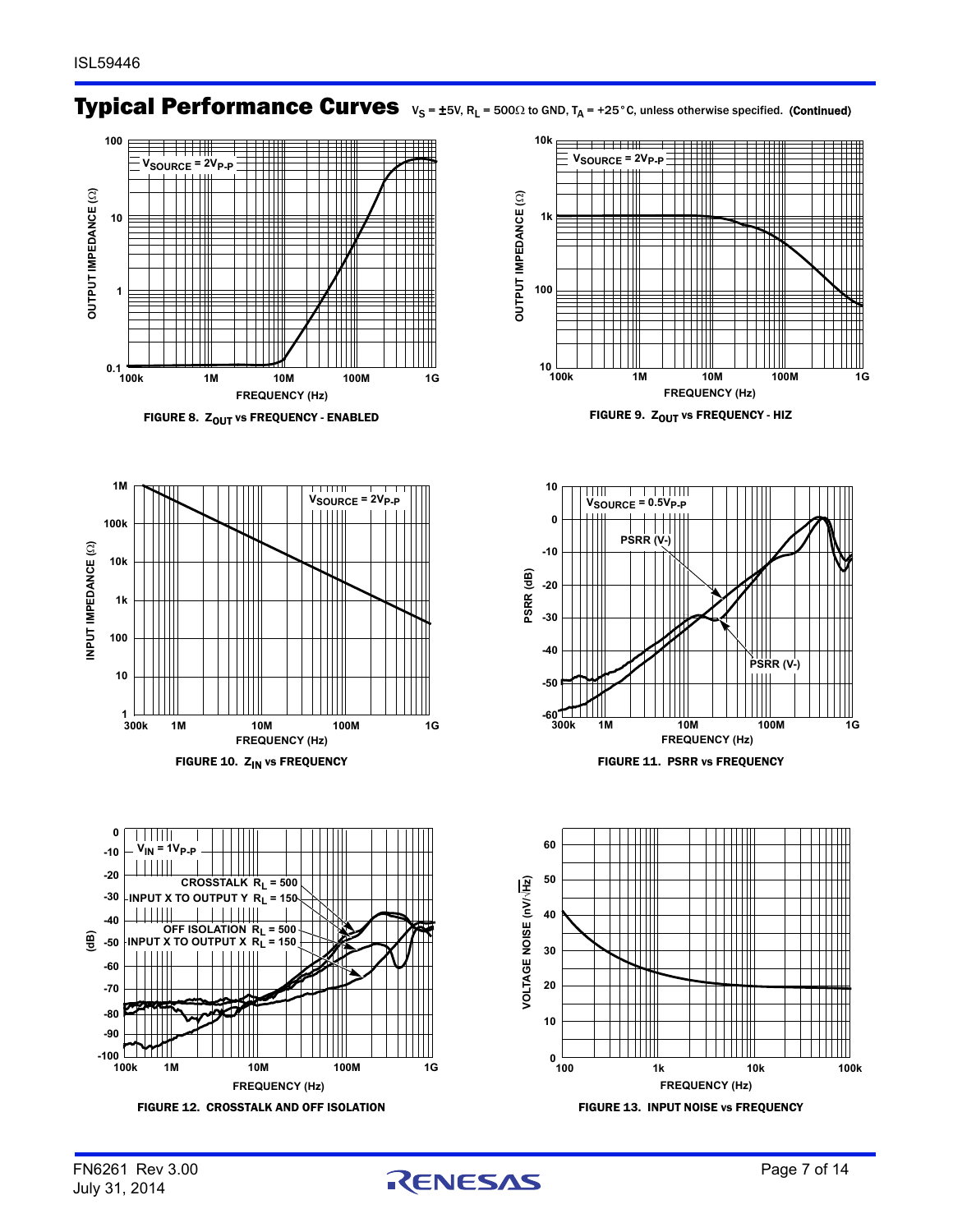# **Typical Performance Curves**  $v_s = \pm 5V$ ,  $R_L = 500 \Omega$  to GND,  $T_A = +25^\circ$ C, unless otherwise specified. (Continued)







FIGURE 16. SMALL SIGNAL TRANSIENT RESPONSE;  $R_L = 500\Omega$  FIGURE 17. SMALL SIGNAL TRANSIENT RESPONSE;  $R_L = 150\Omega$ 







FIGURE 15. DIFFERENTIAL GAIN AND PHASE;  $V_{\text{OUT}} = 0.2V_{\text{P-P}}$  $F_0$  = 3.58MHz, R<sub>L</sub> = 150 $\Omega$ 







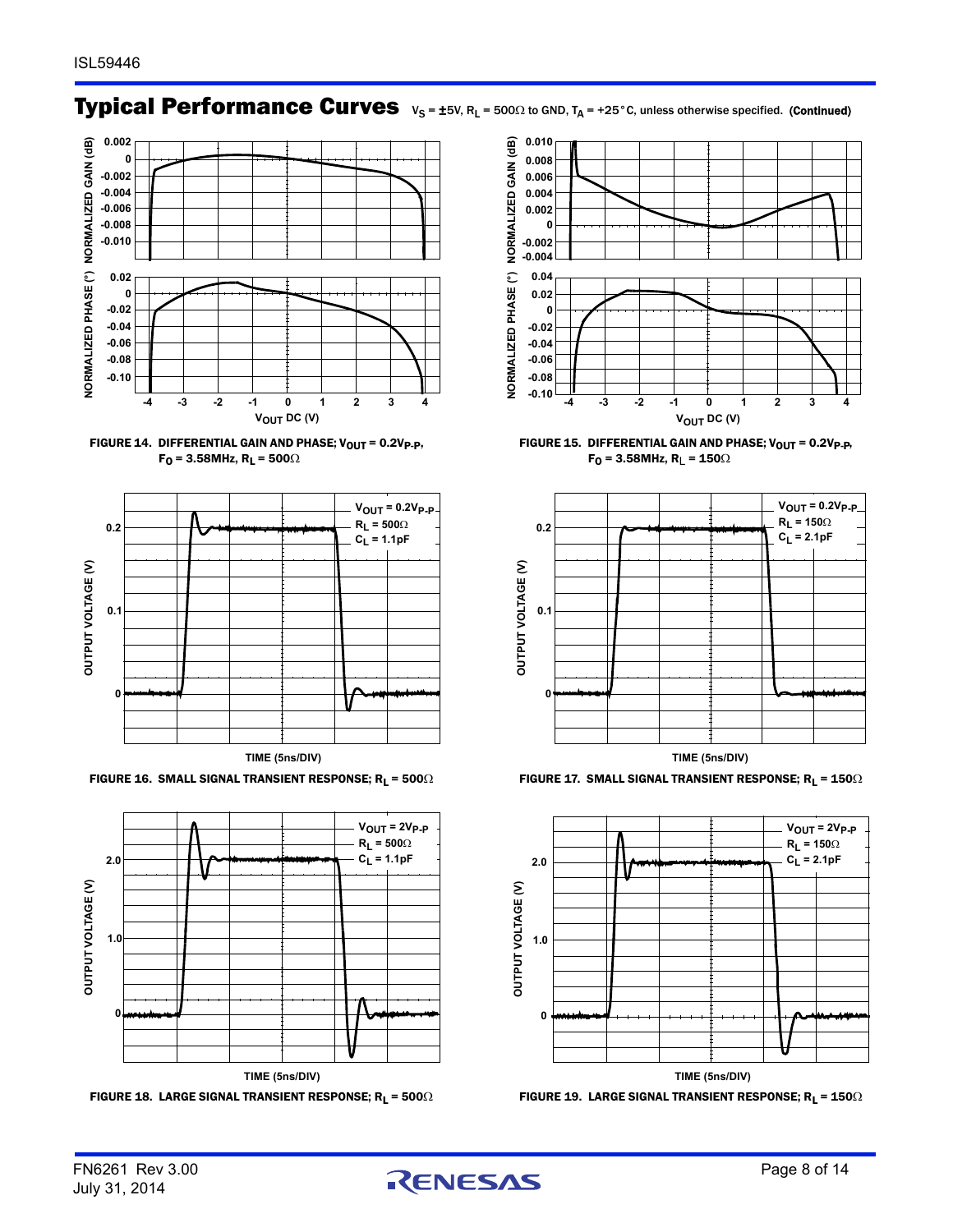## **Typical Performance Curves**  $v_s = \pm 5V$ ,  $R_L = 500 \Omega$  to GND,  $T_A = +25^\circ$ C, unless otherwise specified. (Continued)



<span id="page-8-0"></span>FIGURE 20. PULSE OVERSHOOT vs V<sub>out</sub>, C<sub>L</sub>; R<sub>L</sub> = 500 $\Omega$  FIGURE 21. PULSE OVERSHOOT vs V<sub>out</sub>, C<sub>L</sub>; R<sub>L</sub> = 150 $\Omega$ 





<span id="page-8-2"></span>



<span id="page-8-1"></span>



FIGURE 22. CHANNEL-TO-CHANNEL SWITCHING GLITCH V<sub>IN</sub> = 0V FIGURE 23. CHANNEL-TO-CHANNEL TRANSIENT RESPONSE  $V_{IN} = 1V$ 



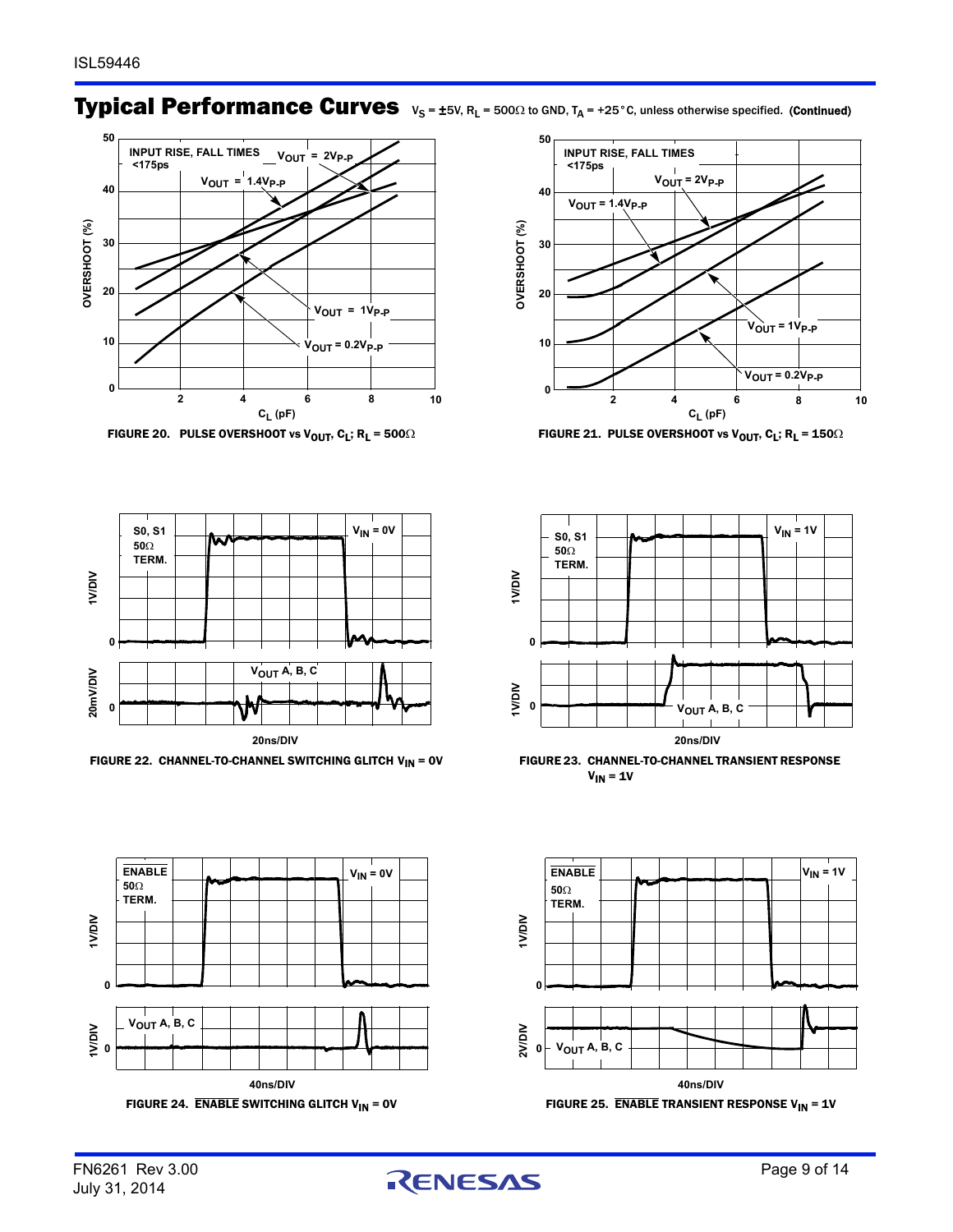### **Typical Performance Curves**  $v_s = \pm 5V$ ,  $R_L = 500 \Omega$  to GND,  $T_A = +25$ °C, unless otherwise specified. (Continued)





FIGURE 26. HIZ SWITCHING GLITCH V<sub>IN</sub> = 0V FIGURE 27. HIZ TRANSIENT RESPONSE V<sub>IN</sub> = 1V

<span id="page-9-1"></span>

<span id="page-9-0"></span>FIGURE 28. PACKAGE POWER DISSIPATION vs AMBIENT TEMPERATURE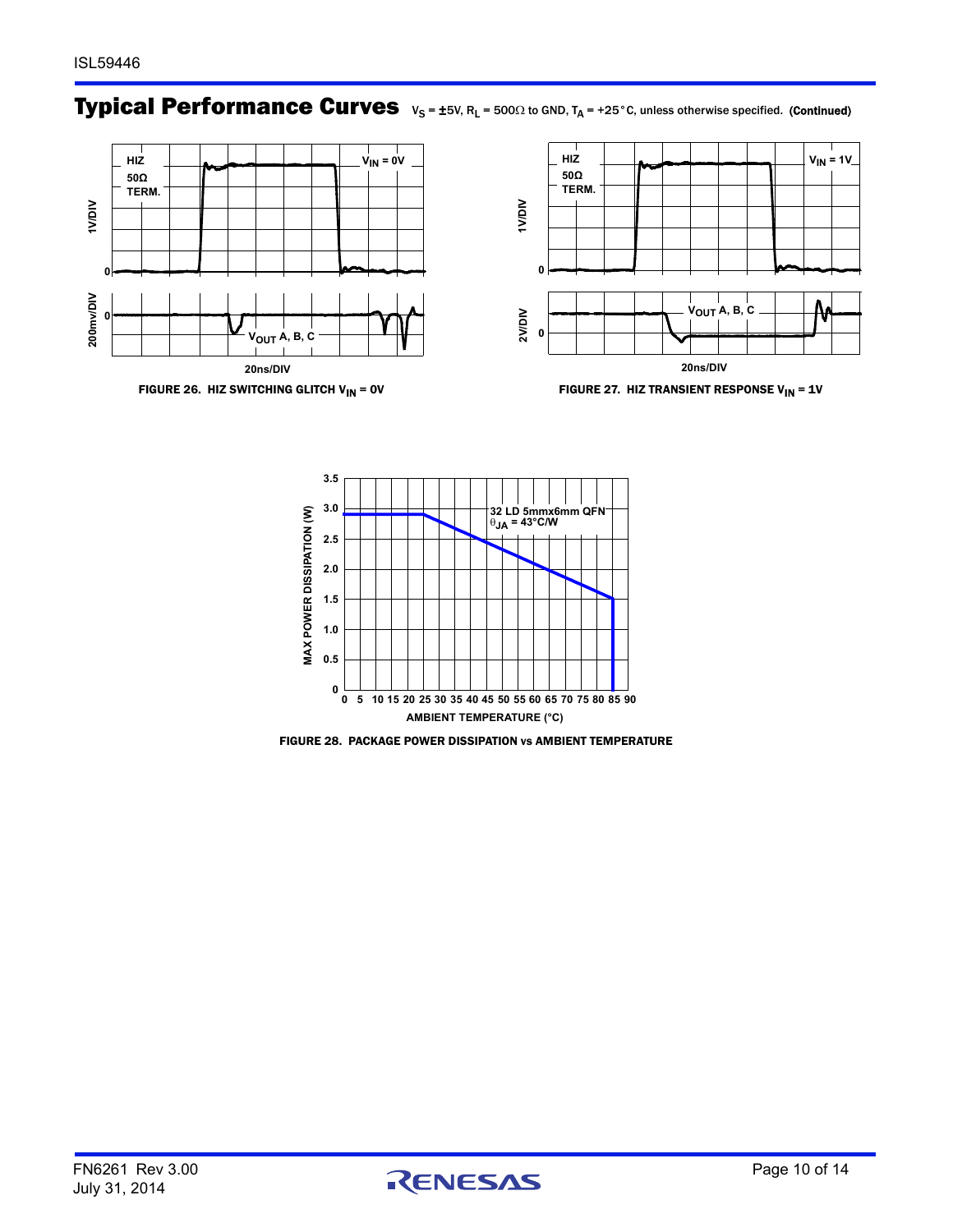### AC Test Circuits



<span id="page-10-3"></span>FIGURE 29A. TEST CIRCUIT WITH OPTIMAL OUTPUT LOAD



FIGURE 29B. INTER-STAGE APPLICATION CIRCUIT

<span id="page-10-4"></span>

FIGURE 29C. 500 $\Omega$  TEST CIRCUIT WITH 50 $\Omega$  LOAD

<span id="page-10-0"></span>

\*C<sub>1</sub> Includes PCB trace capacitance

FIGURE 29D. 150 $\Omega$  TEST CIRCUIT WITH 50 $\Omega$  LOAD

<span id="page-10-1"></span>

<span id="page-10-2"></span>FIGURE 29E. BACKLOADED TEST CIRCUIT FOR 750 VIDEO CABLE APPLICATION

### AC Test Circuits

[Figures 29C](#page-10-0) and [29D](#page-10-1) illustrate the optimum output load for testing AC performance at 500 $\Omega$  and 150 $\Omega$  loads. [Figure 29E](#page-10-2) illustrates the optimum output load for 50 $\Omega$  and 75 $\Omega$ cable-driving.

### Application Information

#### General

Key features of the ISL59446 include a fixed gain of 2, buffered high impedance analog inputs and excellent AC performance at output loads down to  $150\Omega$  for video cable-driving. The current feedback output amplifiers are stable operating into capacitive loads.

For the best isolation and crosstalk rejection, all GND pins and NIC pins must connect to the GND plane.

#### AC Design Considerations

High speed current-feed amplifiers are sensitive to capacitance at the inverting input and output terminals. The ISL59446 has an internally set gain of 2, so the inverting input is not accessible. Capacitance at the output terminal increases gain peaking ([Figure 2](#page-5-0)) and pulse overshoot [\(Figures 20](#page-8-0) and [21\)](#page-8-1). The AC response of the ISL59446 is optimized for a total output capacitance of up to 2.1pF over the load range of 150 $\Omega$  to 500 $\Omega$ . When PCB trace capacitance and component capacitance exceed 2pF, pulse overshoot becomes strongly dependent on the input pulse amplitude and slew rate. This effect is shown in [Figures 20](#page-8-0) and [21](#page-8-1), which show approximate pulse overshoot as a function of input slew rate and output capacitance. Fast pulse rise and fall times (<150ns) at input amplitudes above 0.2V, cause the input pulse slew rate to exceed the 1600V/µs output slew rate of the ISL59446. At 125ps rise time, pulse input amplitudes >0.2V cause slew rate limit operation. Increasing levels of output capacitance reduce stability resulting in increased overshoot, and settling time.

PC board trace length should be kept to a minimum in order to minimize output capacitance and prevent the need for controlled impedance lines. At 500MHz trace lengths approaching 1" begin exhibiting transmission line behavior and may cause excessive ringing if controlled impedance traces are not used. [Figure 29A](#page-10-3) shows the optimum interstage circuit when the total output trace length is less than the critical length of the highest signal frequency.

For applications where pulse response is critical and where interstage distances exceed  $L_{\text{CRIT}}$  the circuit shown in Figure  $29B$  is recommended. Resistor  $R<sub>S</sub>$  constrains the capacitance seen by the amplifier output to the trace capacitance from the output pin to the resistor. Therefore,  $R_S$ should be placed as close to the ISL59446 output pin as possible. For interstage distances much greater than  $L_{CRIT}$  the back-loaded circuit shown in **Figure 29E** should be used with controlled impedance PCB lines, with  $R_S$  and  $R_L$  equal to the controlled impedance.

For applications where interstage distances are long, but pulse response is not critical, capacitor  $C_S$  can be added to low values of  $R<sub>S</sub>$  to form a low-pass filter to dampen pulse overshoot. This approach avoids the need for the large gain correction required by the -6dB attenuation of the back-loaded controlled impedance interconnect. Load resistor  $R_L$  is still required but can be 500 $\Omega$  or greater, resulting in a much smaller attenuation factor.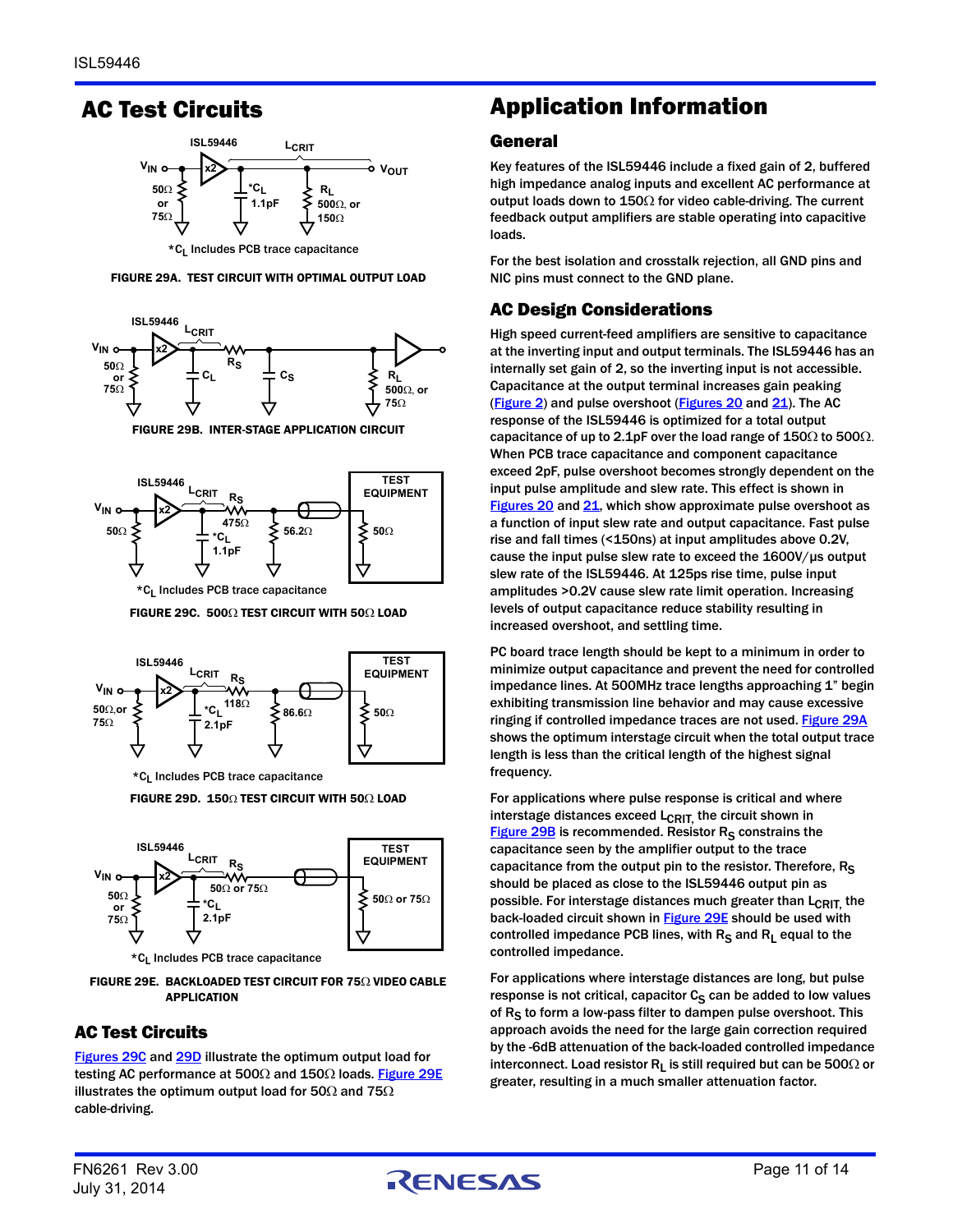#### Control Signals

S0, S1, ENABLE, HIZ - These are binary coded, TTL/CMOS compatible control inputs. The S0, S1 pins select the inputs. All three amplifiers are switched simultaneously from their respective inputs. The ENABLE pin is used to disable the part to save power, and the HIZ pin to set the output stage in a high impedance state. For control signal rise and fall times less than 10ns the use of termination resistors close to the part may be necessary to prevent reflections and to minimize transients coupled to the output.

#### Power-Up Considerations

The ESD protection circuits use internal diodes from all pins to the V+ and V- supplies. In addition, a dV/dT- triggered clamp is connected between the V+ and V- pins, as shown in the Equivalent Circuits 1 through 4 section of the Pin Description table on [page 2](#page-1-3). The dV/dT triggered clamp imposes a maximum supply turn-on slew rate of 1V/us. Damaging currents can flow for power supply rates-of-rise in excess of 1V/µs, such as during hot plugging. Under these conditions, additional methods should be employed to ensure the rate of rise is not exceeded.

Consideration must be given to the order in which power is applied to the V+ and V- pins, as well as analog and logic input pins. Schottky diodes (Motorola MBR0550T or equivalent) connected from V+ to ground and V- to ground ([Figure 30](#page-11-0)) will shunt damaging currents away from the internal V+ and V- ESD diodes in the event that the V+ supply is applied to the device before the V- supply.

If positive voltages are applied to the logic or analog video input pins before V+ is applied, current will flow through the internal ESD diodes to the V+ pin. The presence of large decoupling capacitors and the loading effect of other circuits connected to V+, can result in damaging currents through the ESD diodes and other active circuits within the device. Therefore, adequate current limiting on the digital and analog inputs is needed to prevent damage during the time the voltages on these inputs are more positive than V+.

#### HIZ State

An internal pull-down resistor ensures the device will be active with no connection to the HIZ pin. The HIZ state is established within approximately 20ns ([Figure 27](#page-9-1)) by placing a logic high

(>2V) on the HIZ pin. If the HIZ state is selected, the output impedance is  $\sim$  1000 $\Omega$  ([Figure 9](#page-6-0)). The supply current during this state is same as the active state.

### ENABLE and Power-Down States

The enable pin is active low. An internal pull-down resistor ensures the device will be active with no connection to the ENABLE pin. The power-down state is established within approximately 200ns (**[Figure 25](#page-8-2)**), if a logic high (>2V) is placed on the ENABLE pin. In the power-down state, the output has no leakage but has a large variable capacitance (on the order of 15pF), and is capable of being back-driven. Under this condition, large incoming slew rates can cause fault currents of tens of mA. Therefore, the parallel connection of multiple outputs is not recommended unless the application can tolerate the limited power-down output impedance.

#### Limiting the Output Current

No output short circuit current limit exists on these parts. All applications need to limit the output current to less than 50mA. Adequate thermal heat sinking of the parts is also required.

### PC Board Layout

The AC performance of this circuit depends greatly on the care taken in designing the PC board. The following are recommendations to achieve optimum high frequency performance from your PC board.

- The use of low inductance components such as chip resistors and chip capacitors is strongly recommended.
- Minimize signal trace lengths. Trace inductance and capacitance can easily limit circuit performance. Avoid sharp corners, use rounded corners when possible. Vias in the signal lines add inductance at high frequency and should be avoided. PCB traces greater than 1" begin to exhibit transmission line characteristics with signal rise/fall times of 1ns or less. High frequency performance may be degraded for traces greater than one inch, unless strip line are used.
- Match channel-channel analog I/O trace lengths and layout symmetry. This will minimize propagation delay mismatches.

<span id="page-11-0"></span>

FIGURE 30. SCHOTTKY PROTECTION CIRCUIT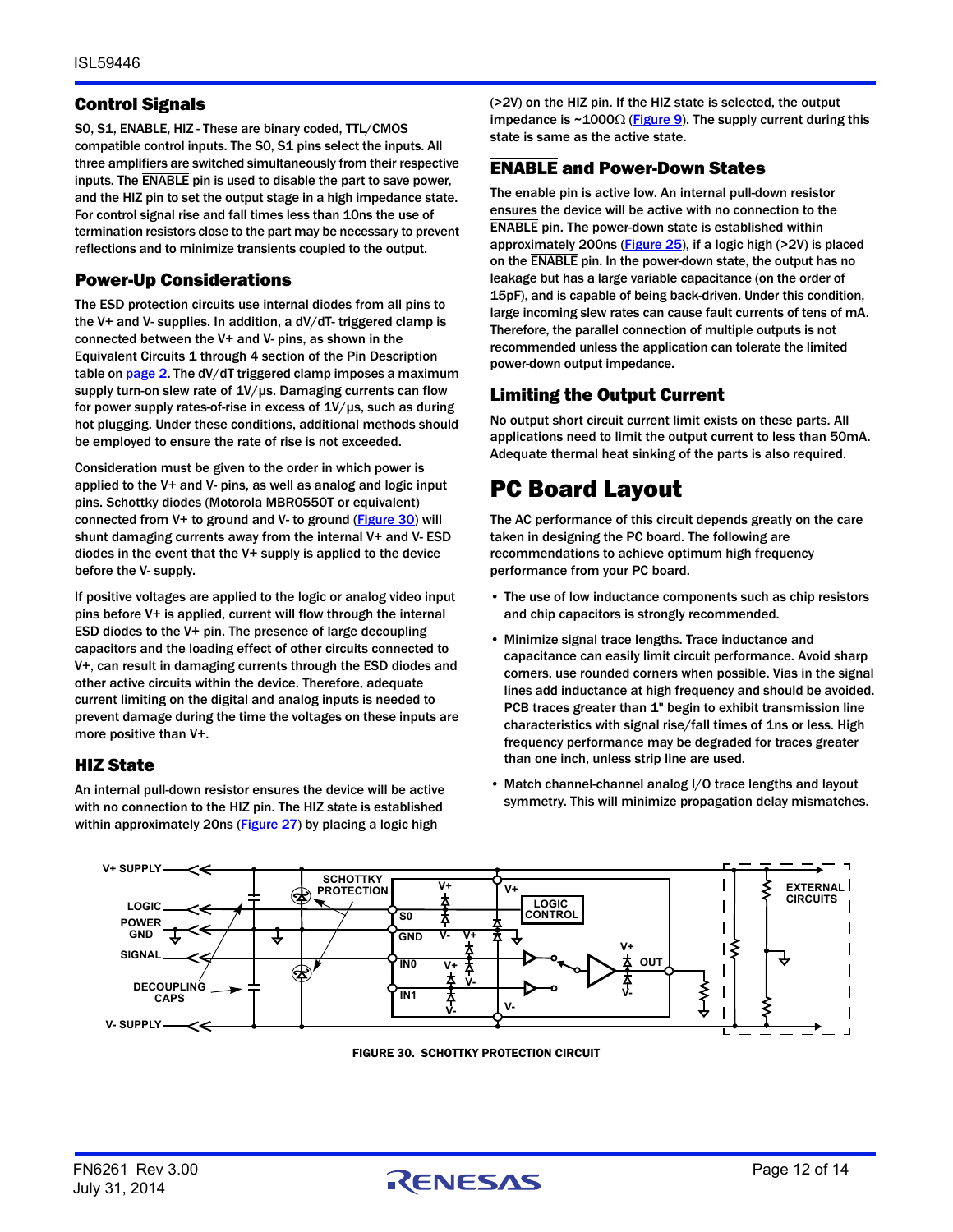- Maximize use of AC decoupled PCB layers. All signal I/O lines should be routed over continuous ground planes (i.e., no split planes or PCB gaps under these lines). Avoid vias in the signal I/O lines.
- Use proper value and location of termination resistors. Termination resistors should be as close to the device as possible.
- When testing use good quality connectors and cables, matching cable types and keeping cable lengths to a minimum.
- Minimum of 2 power supply decoupling capacitors are recommended  $(1000pF, 0.01\mu F)$  as close to the devices as possible - avoid vias between the cap and the device because vias add unwanted inductance. Larger caps can be further away. When vias are required in a layout, they should be routed as far away from the device as possible.
- The NIC pins are placed on both sides of the input pins. These pins are not internally connected to the die. It is recommended these pins be tied to ground to minimize crosstalk.

#### The QFN Package Requires Additional PCB Layout Rules for the Thermal Pad

The thermal pad is electrically connected to V- supply through the high resistance IC substrate. Its primary function is to provide heat sinking for the IC. However, because of the connection to the V- supply through the substrate, the thermal pad must be tied to the V- supply to prevent unwanted current flow to the thermal pad. Do not tie this pin to GND as this could result in large back biased currents flowing between GND and V-. The ISL59446 package has pad dimensions of D2 = 2.48mm and E2 = 3.4mm.

Maximum AC performance is achieved if the thermal pad is attached to a dedicated decoupled layer in a multi-layered PC board. In cases where a dedicated layer is not possible, AC performance may be reduced at upper frequencies.

• The thermal pad requirements are proportional to power dissipation and ambient temperature. A dedicated layer eliminates the need for individual thermal pad area. When a dedicated layer is not possible a  $1$ " x  $1$ " pad area is sufficient for the ISL59446 that is dissipating 0.5W in +50°C ambient temperature. Pad area requirements should be evaluated on a case-by-case basis.

### Revision History

The revision history provided is for informational purposes only and is believed to be accurate, but not warranted. Please go to web to make sure you have the latest Rev.

| <b>DATE</b>   | <b>REVISION</b> | <b>CHANGE</b>                                                                                                                                                                                               |
|---------------|-----------------|-------------------------------------------------------------------------------------------------------------------------------------------------------------------------------------------------------------|
| July 31, 2014 | <b>FN6261.3</b> | Added Revision History.<br>Electrical Spec Table on page 4 - made 3 limit changes as follows:<br>+Is Enabled MAX from 48 to 50mA<br>+Is Disabled MAX from 3.8 to 4mA<br>-Is Enabled MIN from -45mA to -46mA |

### About Intersil

Intersil Corporation is a leading provider of innovative power management and precision analog solutions. The company's products address some of the largest markets within the industrial and infrastructure, mobile computing and high-end consumer markets.

For the most updated datasheet, application notes, related documentation and related parts, please see the respective product information page found at [www.intersil.com.](www.intersil.com)

You may report errors or suggestions for improving this datasheet by visiting [www.intersil.com/ask](http://www.intersil.com/en/support/support-faqs.html?p_page=ask.php&p_prods=679&p_icf_7=ISL59446).

Reliability reports are also available from our website at [www.intersil.com/support](http://www.intersil.com/en/support/qualandreliability.html#reliability)

© Copyright Intersil Americas LLC 2006-2014. All Rights Reserved. All trademarks and registered trademarks are the property of their respective owners.

For additional products, see [www.intersil.com/en/products.html](http://www.intersil.com/en/products.html?utm_source=Intersil&utm_medium=datasheet&utm_campaign=disclaimer-ds-footer)

[Intersil products are manufactured, assembled and tested utilizing ISO9001 quality systems as noted](http://www.intersil.com/en/products.html?utm_source=Intersil&utm_medium=datasheet&utm_campaign=disclaimer-ds-footer) in the quality certifications found at [www.intersil.com/en/support/qualandreliability.html](http://www.intersil.com/en/support/qualandreliability.html?utm_source=Intersil&utm_medium=datasheet&utm_campaign=disclaimer-ds-footer)

*Intersil products are sold by description only. Intersil may modify the circuit design and/or specifications of products at any time without notice, provided that such modification does not, in Intersil's sole judgment, affect the form, fit or function of the product. Accordingly, the reader is cautioned to verify that datasheets are current before placing orders. Information furnished by Intersil is believed to be accurate and reliable. However, no responsibility is assumed by Intersil or its subsidiaries for its use; nor for any infringements of patents or other rights of third parties which may result from its use. No license is granted by implication or otherwise under any patent or patent rights of Intersil or its subsidiaries.*

For information regarding Intersil Corporation and its products, see [www.intersil.com](http://www.intersil.com?utm_source=intersil&utm_medium=datasheet&utm_campaign=disclaimer-ds-footer)